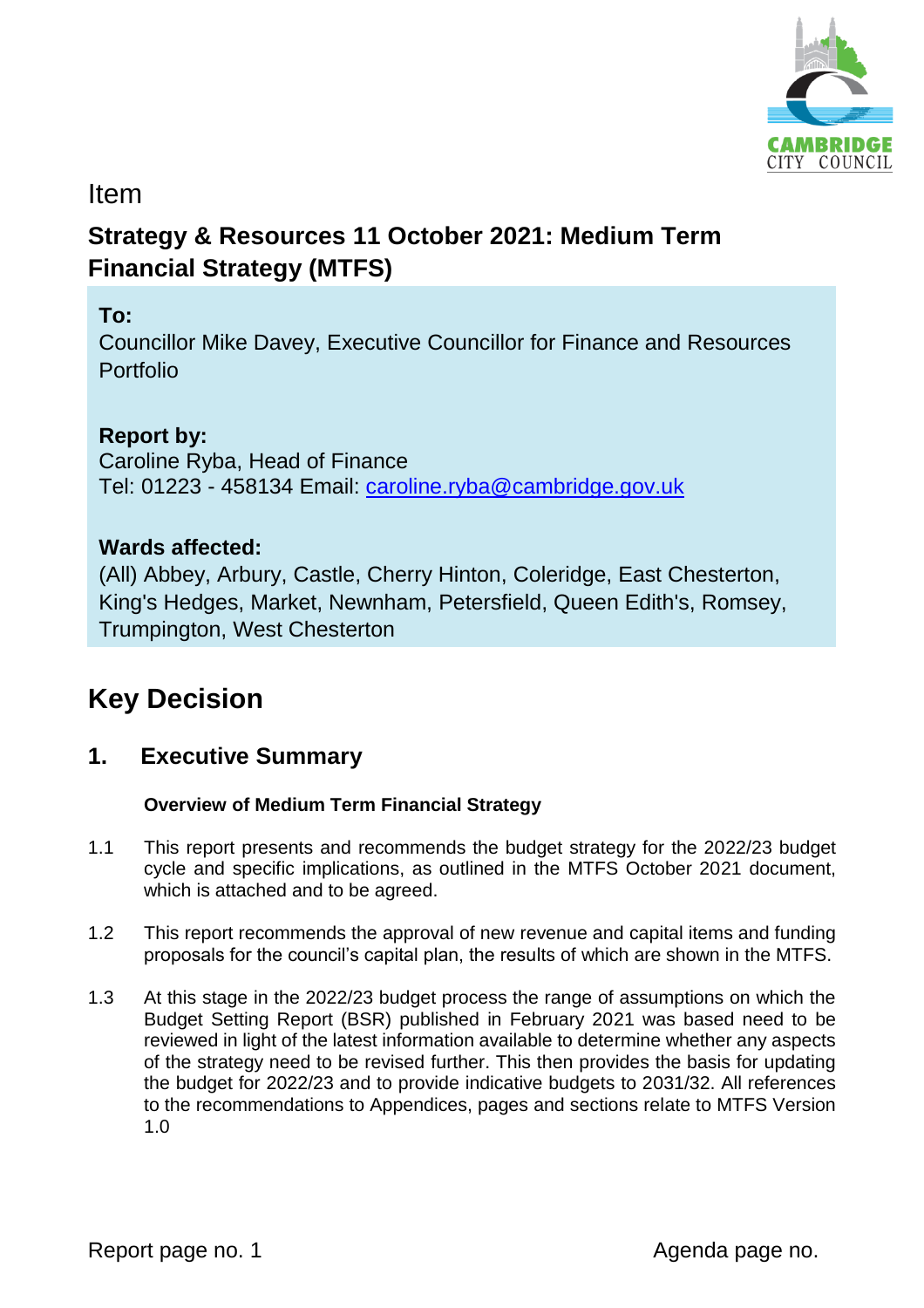1.4 The recommended budget strategy is based on the outcome of the review undertaken together with financial modelling and projections of the council's expenditure and resources in light of local policies and priorities, national policy and economic context. Service managers have identified financial and budget issues and pressures and this information has been used to inform the MTFS.

### **2. Recommendations**

The Executive Councillor is asked to recommend to council:

#### **General Fund Revenue**

- 2.1 To agree the budget strategy and timetable as outlined in Section 1 [pages 5 to 7 refer] of the MTFS document.
- 2.2 To agree the incorporation of changed assumptions and specific, identifiable pressures, as presented in Sections 3 and 4 respectively [pages 19 to 30 refer]. This provides an indication of the net savings requirement, by year for the next five years, and revised projections for General Fund (GF) revenue and funding as shown in Section 6 [page 36 refers] and reserves [Section 7 pages 37 to 41 refer] of the MTFS document.
- 2.3 To agree the revenue budget proposals as set out in Section 4 [pages 19 and 20 refer].

| <b>Description</b>                                                                                | 2021/22<br>£000 | 2022/23<br>£000 | 2023/24<br>£000 | 2024/25<br>£000 | 2025/26<br>£000 |
|---------------------------------------------------------------------------------------------------|-----------------|-----------------|-----------------|-----------------|-----------------|
| Additional communications posts<br>and digital consultation platform<br>(license fee) - recurring | 45              | 125             | 125             | 125             | 125             |
| Additional costs of redevelopment<br>of commercial units at Colville<br>Road Phase 3              |                 | 120             | 120             |                 |                 |
| Set up costs of a new housing<br>company and Registered Provider                                  | 73              |                 |                 |                 |                 |
| Feasibility study to expand<br>Cambridge City Housing Company                                     | 70              |                 |                 |                 |                 |
| Total                                                                                             | 188             | 245             | 125             | 125             | 125             |

#### **Capital**

- 2.4 To note the changes to the capital plan and funding as set out in Section 5 [pages 31 to 35 refer] and Appendix A [pages 49 to 52] of the MTFS document.
- 2.5 To agree changes to the budget for the Meadows Community Hub and Buchan Street retail outlet scheme as set out below.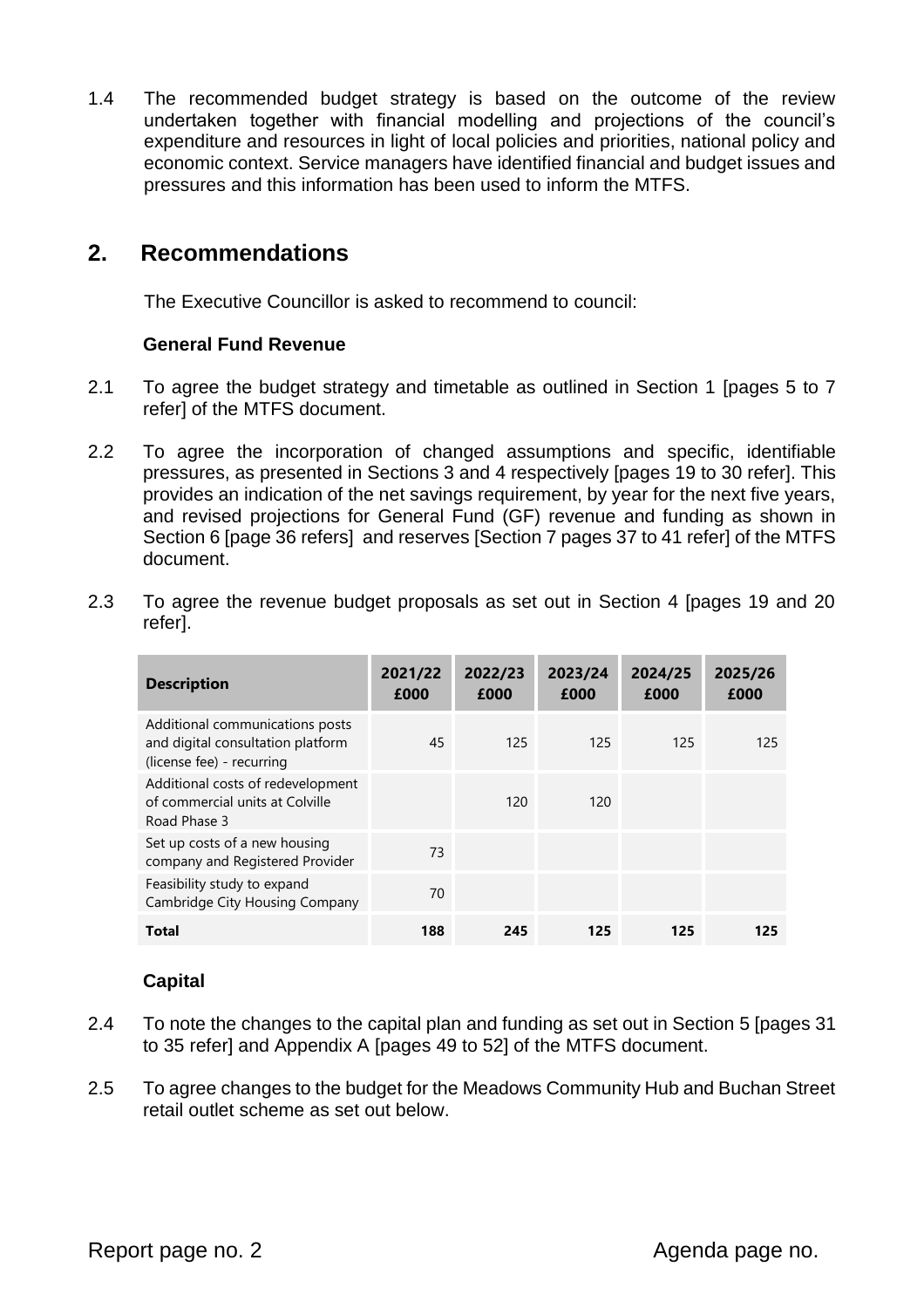| Ref.  | <b>Description /</b><br>£'000s                                        | 2021/22 | 2022/23 | 2023/24 | 2024/25                  | 2025/26                  | 2026/27 | <b>Total</b> |
|-------|-----------------------------------------------------------------------|---------|---------|---------|--------------------------|--------------------------|---------|--------------|
|       | <b>Proposals</b>                                                      |         |         |         |                          |                          |         |              |
| SC694 | <b>Meadows</b><br>Community Hub<br>and Buchan Street<br>retail outlet | (1,224) | 2,551   | 158     | $\overline{\phantom{a}}$ | $\overline{\phantom{0}}$ | -       | 1,485        |
|       | <b>Total proposals</b>                                                | (1,224) | 2,551   | 158     | $\bf{0}$                 | $\bf{0}$                 |         | 1,485        |

- 2.6 To agree the replacement of third-party contributions of £210k for the community extension to Cherry Hinton library with council funding.
- 2.7 To agree the following in relation to the depot relocation programme, presented to Committee as a supplementary paper and included in Appendix F of the MTFS Version 2.0 (for Council on 21 October 2021):
	- Approve capital funding of £10m for the depot relocation
	- Remove the Lion Yard shopping centre investment scheme from the capital plan, reallocating the funding from that scheme to the depot relocation programme
	- Allocate £1m of funding from the General Fund (GF) Development Reserve to the depot relocation programme
	- Allocate an additional £3m of capital receipts or borrowing to fund the balance of the scheme
	- That the capital plan and funding as set out in Section 5 [pages 31 to 35 refer] and Appendix A [pages 49 to 52] should be updated to reflect the changes arising from approval of the depot relocation programme

#### **Reserves**

- 2.8 To agree the transfer of £3.1m and £0.8m of GF reserves into earmarked reserves to support the delivery of the Our Cambridge transformation and recovery programme and to provide a contingency fund for the programme [page 41 refers]. Furthermore, to agree authorisation to draw down funding from these reserves to be as described.
- 2.9 To agree changes to GF reserve levels, the prudent minimum balance being set at £6.64m and the target level at £7.98m as detailed in Section 7 [page 39 refers] and Appendix B [pages 53 and 54 refer].

# **3. Background**

- 3.1 The purpose of this report is to outline the overall financial position of the council and to consider the prospects for the 2022/23 budget process within the context of projections over the medium term. The detailed analysis undertaken to fulfil this is presented in the MTFS October 2021 document appended to this report.
- 3.2 The document considers the GF revenue position and the council's overall capital plan.